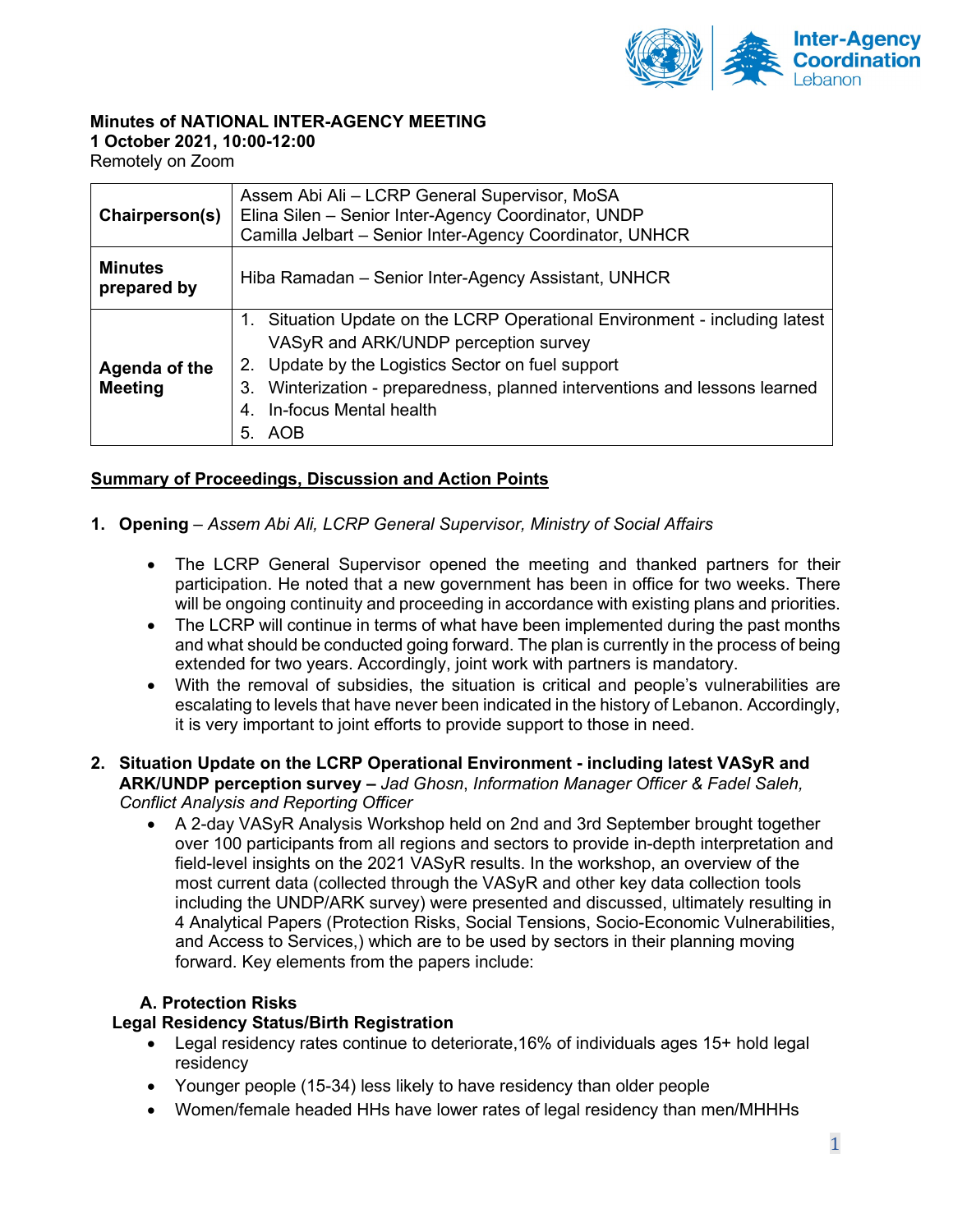

- Women/FHHHs have lower rates of legal residency than men/ MHHHs
- Birth registration increased to 31% average with over 50% births registered with Nofous, a positive trend that is likely to continue

### Top 3 Field Insights

- 1. North Lebanon: Notable residency decline of 10% from 2020 to 2021, whilst % in Tripoli City increased by 3%.
- 2. All regions: Further decline expected. Reduced GSO capacity. % of sponsorships expected to decline with unemployment.
- 3. Gender: Women and girls' residency deprioritized by households (13% disparity in Beirut) with exception of south of Lebanon

### **B. Social Tensions**

- Key issues cited by refuges as drivers of tensions: 62% job competition, 31% aid bias Continuing deterioration of the intercommunal tensions: 36% describe as negative, highest since the beginning of monitoring; compared to 24% in January 2021 Intra-Communal Relations: 31% of Lebanese describe relations as negative compared to 3% in 2018 Intra-Lebanese tensions are primarily driven by political/sectarian divides, followed by economic factors
- Currently, risks for escalation of communal tensions around the lifting of subsidies remain significant and are materializing between people (horizontal tensions)
- Perceptions that aid reaches those that most deserve it remain on similar levels since 2020. General perception that Syrians are receiving more assistance than Lebanese. Increasing vulnerabilities of Lebanese is used to request less assistance to Syrians. Access to cash and commodities risk driving tensions and violence.

### Top 3 Field Insights

- 1. North: Dollarized assistance is leading to exploitation (e.g., landlords believing refugees receive assistance in USD)
- 2. Bekaa: Municipalities and Lebanese request additional services (e.g., desludging, water, food, and livelihood interventions), and in some instances, putting pressure on partners
- 3. National: Domestic violence levels reported where women claim that their husbands are becoming more aggressive due to the economic crisis and their inability to provide for their families.

### **C. Socio-Economic Vulnerability**

- Since 2019, economic and COVID-19 crises pushed almost the entire refugee population to below the SMEB (89%)
- Both the SMEB and MEB were revised and increased from last years
- Average HH debt has increased from 1,835,838 to 3,430,208 LBP
- For Syrians, poverty is at the same levels as in 2020 (89% of hhs under the SMEB, 91% under the MEB). Share spent on food maintains the increasing trend (40% in 2018 vs. 51% in 2021
- **Food Security:** Compared to 2020, more households are reducing the portion size of meals and the number of meals eaten per day. More HHs are reducing their health and education expenditure.

### Top Field Insights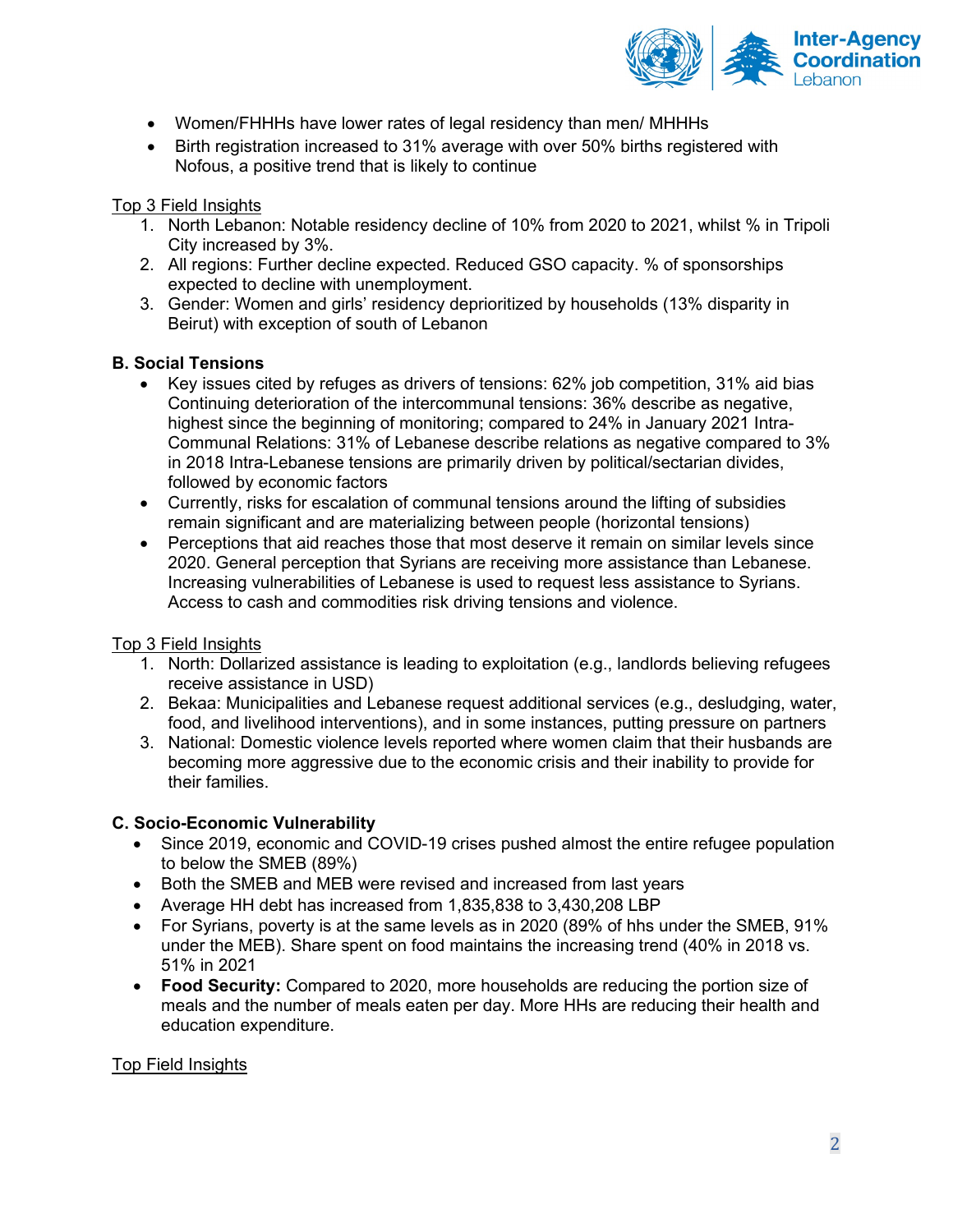

- 1. North: Coping strategies include borrowing money, selling assets, children working in agriculture, children begging in Tripoli and other cities in the North, and also involving children in illegal activities. Spending money on food instead of health.
- 2. Bekaa: Agro production for own consumption (home farming projects).
- 3. Nationally: The main coping strategy is the substitution (type and/or cheaper brand) of foods. FHH (54%) more likely than MHH (38%) to borrow food or rely on help from friends/relatives because of a lack of food, which raises concerns over risk of exploitation
- 4. North: Extreme poverty (under SMEB) decreased in 8p.p from 92% in 2020 to 84% in 2021, but participants mentioned pockets of much higher poverty. Many families are receiving USD from family/friends abroad. Large share of families receiving assistance.
- 5. South: Many Lebanese families are receiving remittances from abroad.
- 6. Nationally: Not expected that the situation will improve soon. Even when assistance coverage has increased, the amount it is not enough to cover needs.

## **D. Access to Services**

*Health* 

- 91% received the required care in 2021, lowest rate was in Beirut
- 59% of households had a member that required medications in the last 3 months.
- 73% of households know how to access medical services in case a member is suspected to have COVID-19
- Increase in % of households who require PHC support, both for Lebanese and Syrians

## Top 3 Field Insights

- 1. Lebanese increasingly becoming unable to afford healthcare services further exacerbating the pressure on the system > impact on secondary healthcare services
- 2. Children are being adversely affected by the current crisis (parents are re-prioritizing), vaccination rates have significantly dropped which is worrisome
- 3. People increasingly facing mental health issues unavailability of medicine and medical services

## *Education*

- School attendance (remote) in 2021 is higher for girls of all age groups. Overall, however, there is a decrease in the number of children attending school (11% of age 3- 5; 53% of age 6–14; 27% of age 15-17)
- Main barriers to access to education are related to the cost of devices (for remote learning) as well as cost of transportation.
- The main reason for children aged 6-14 not attending school is economic (transportation and supplies)
- For women 19-24, main reason for not attending school is marriage
- 30% of children (6-17) have never attended school

## Top 3 Field Insights

- 1. Learning modalities for second shift students were through WhatsApp, which explains the low rates of engagement of refugee children/ youth in distance learning
- 2. Ability of parents and caregivers as well as public school teachers to support children in distance learning is considered a barrier
- 3. Hands-on life skills trainings, which cannot be implemented through distance learning, remains a gap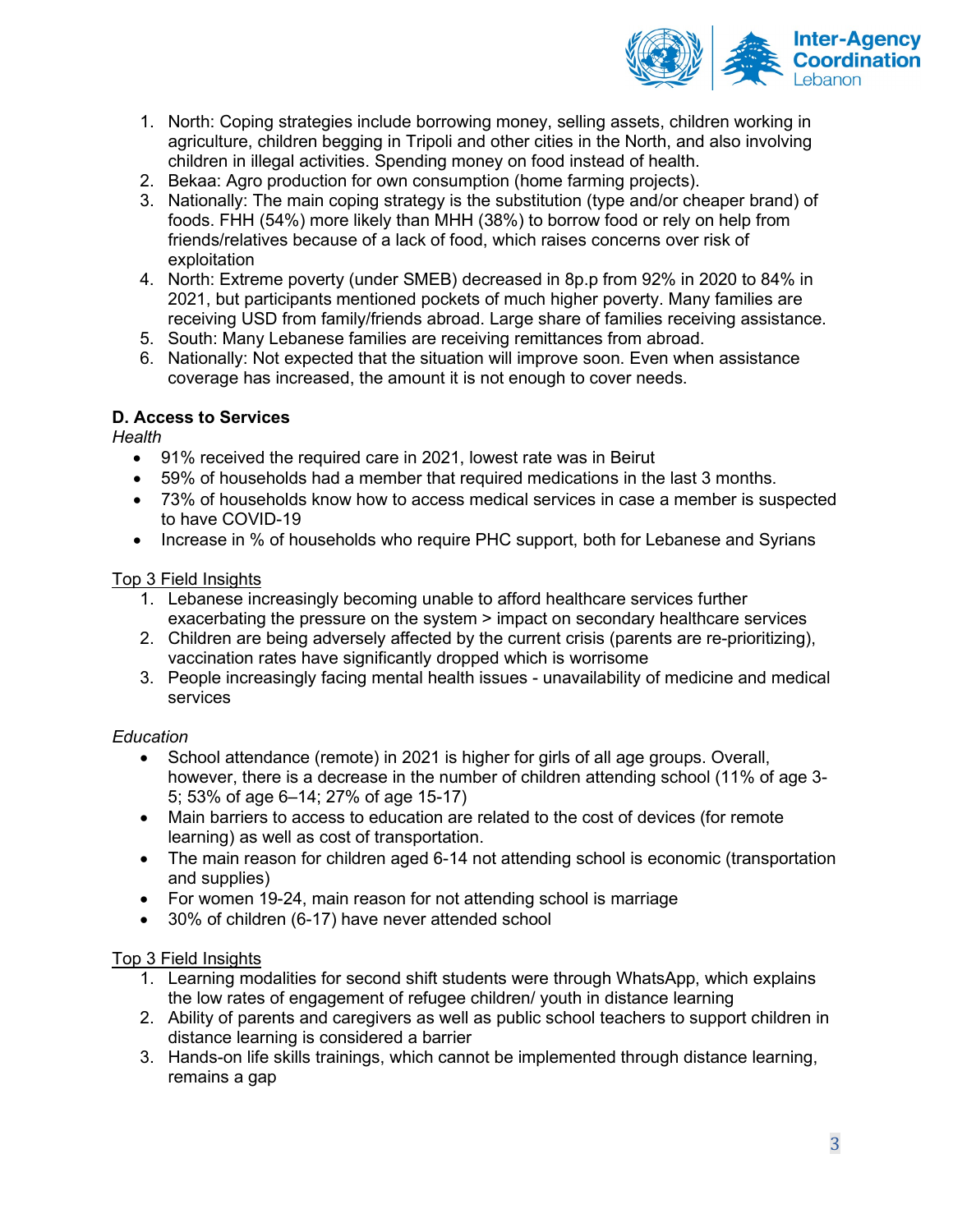

*Shelter* 

- Refugees still live in the same types of shelter (slight increase in residential and decrease in non-residential compared to 2020)
- A 5 percent point increase in female headed households (FHH) living in non-permanent shelters from 28% in 2020 to 33% in 2021.
- Increase in average rent in LBP in all shelter types and in all governorates
- 15% of HHs had their rent increased in the last 3 months (average increase 158,318 LBP)
- Households are struggling to pay rent due to the hyperinflation leading to an increase in debt and threats of evictions
- Increase in FHH in informal settlements. 33% in 2021, up from 28% in 2020

## Top 3 Field Insights

- 1. Bekaa/Baalbek/Hermel: Decreased capacity of refugees to maintain their shelters on their own
- 2. BML: Increase of rental fees post-Beirut Blast response has been reported; this is mainly due to shelters, residential units and apartments being rehabilitated post-blast
- 3. North: Increased mobility in ISs due to communal tensions and major incidents in the last year

Water and Sanitation

- 89% have access to improved drinking water source (87% in 2020). Lowest in North (81%) and Nabatiyeh (82%)
- 48% of households reported paying for drinking water in the last month: 63,500 LBP (avg)
- Bottled mineral water (38%) remains to be the most used drinking water source that households rely on (37% in 2020)
- 89% of individuals have access to an improved sanitation facility (91% in 2020, and 94% in 2019). With 67% access in non-permanent shelters (78% in 2020)
- The use of a basic sanitation service (an improved not-shared sanitation facility) is 76% (77% in 2020), with the lowest rate in Akkar (59%) and Bekaa (61%)

# *Energy*

- Note worsening context since data was collected
- Fuel- and electricity shortages have a knock-on effect on water access (lack of pumping for private boreholes) as well as collection of solid waste.
- 97% of households had access to electricity (96% in 2019 and 2020)
- 65% of HHs used diesel generators as source of electricity (61% in 2020)

# Top 3 Field Insights

- 1. Akkar was most heavily affected due to fuel / electricity shortages and high reliance on private bore holes, which, due to the lack of pumping, often remain un-operational
- 2. Informal settlements are most affected due to a lack of access to electricity from the grid (impacting WASH) and a lack of desludging
- 3. Negative coping strategies are a source of concern and potentially a source of tension (e.g., using water from the river, burning of solid waste)

*Discussion:*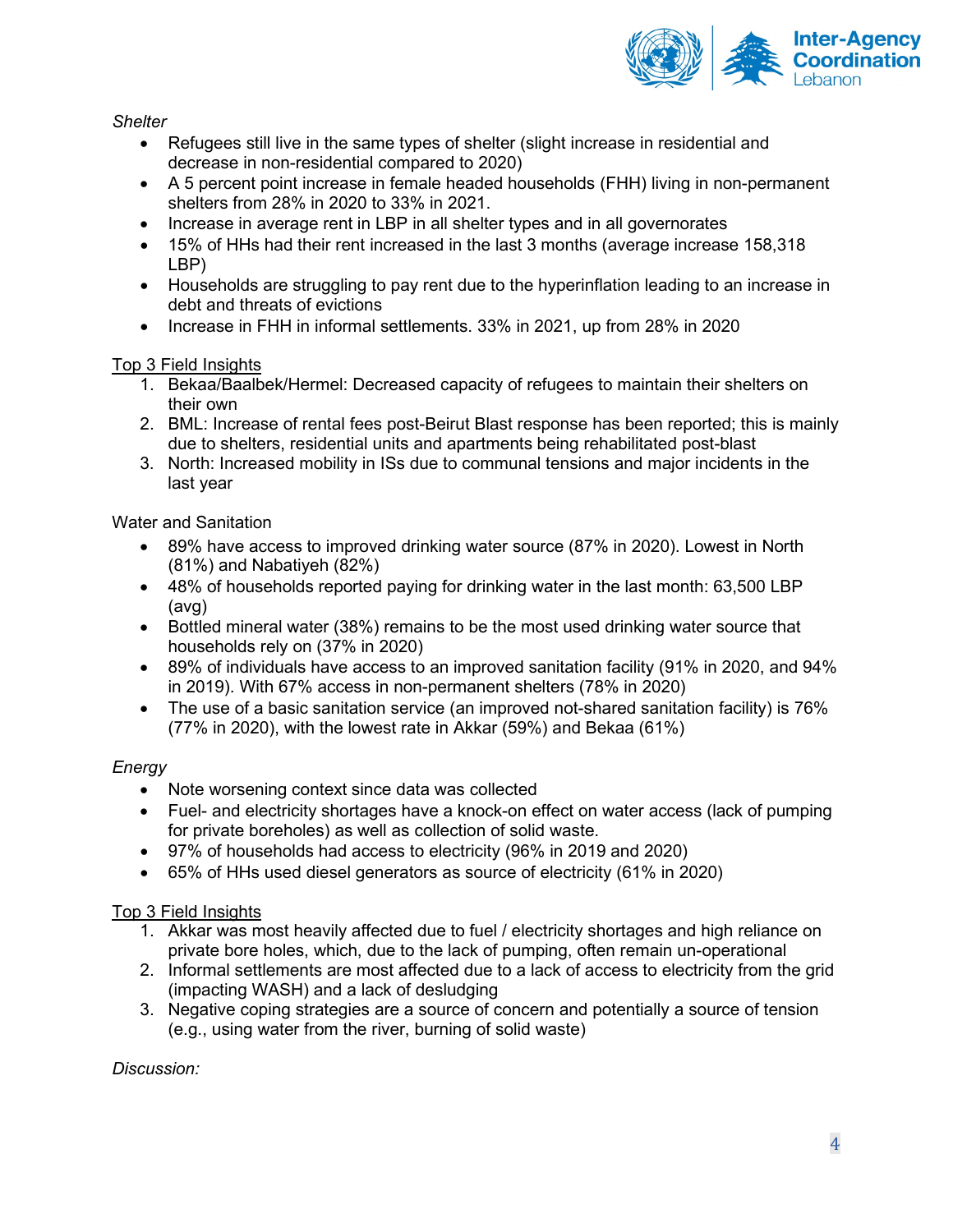

- [MoIM] When conducting negotiations with municipalities threatening to carry out evictions of Syrian Refugees or removal of informal settlements, MoIM and MoSA coordinators need to be able to lead any tensions mitigation knowing that they can offer the complaining municipality some minor things such as waste bins, dislodging, a waste truck, sometimes cash assistance etc. If this could avoid tensions or evictions, it is important to consider this issue especially before winter and the huge amount of threat of eviction of ISs.
- **2. Update by the Logistics Sector on fuel support –** *Katja Hildebrand*, *Logistics Working Group Coordinator*
- RC/HC has requested WFP as the lead agency of the Logistics Cluster to activate the sector in Lebanon to start identifying options to facilitate access to fuel.
- Main Purpose of the Logistics Cluster:
	- $\checkmark$  Ensuring sufficient fuel for basic and life-saving health services: public hospitals, PHCCs, dispensaries, UNWRA facilities, cold chain, nat'l TB and AIDS programmes throughout the country.
	- $\checkmark$  Keeping water stations active and operational across the country.
	- $\checkmark$  Ensuring business continuity through functional office facilities and movement of staff for the humanitarian community.
- WFP contracted local fuel suppliers to secure a bulk fuel pipeline to the end-users by coordinating with the relevant Sectors.
- International superintendent company to ensure that the planned quantities are being provided to the designated end-users.
- **SUPPORT TO THE HUMANITARIAN COMMUNITY – cost recovery basis:**

| Submit an official letter to WFP requesting the fuel provision service, Letter of Request (LQR) (One-time  |                                   |
|------------------------------------------------------------------------------------------------------------|-----------------------------------|
|                                                                                                            | Steps WFP will complete           |
| Customer Creation and Maintenance Request Form (CCMRF)                                                     | Steps organizations will complete |
|                                                                                                            |                                   |
| Sign a Service Level Agreement (SLA) and amendments when required. (One-time process)                      |                                   |
|                                                                                                            |                                   |
| Fill out and submit the Focal Point Assignment Form. (One-time process)                                    |                                   |
|                                                                                                            |                                   |
| Fill out and submit the indicative monthly Fuel Requirement Form (FRF). (One-time process)                 |                                   |
|                                                                                                            |                                   |
| Fill out and submit to WFP a signed and stamped Pro-forma Invoice (PFI) Form indicating the fuel quantity  |                                   |
| needed for one - three months and the location for fund setup and fuel procurement.                        |                                   |
|                                                                                                            |                                   |
| Upon receipt of the signed PFI, WFP will send the scan PFI and SLA to HQ Logistics Special Account for the |                                   |
| budget and funding; the fuel procurement process will start and will send a fuel allocation plan upon      |                                   |
| receipt of the fuel consignment from the supplier. The allocation plan will indicate the quantity of fuel  |                                   |
|                                                                                                            |                                   |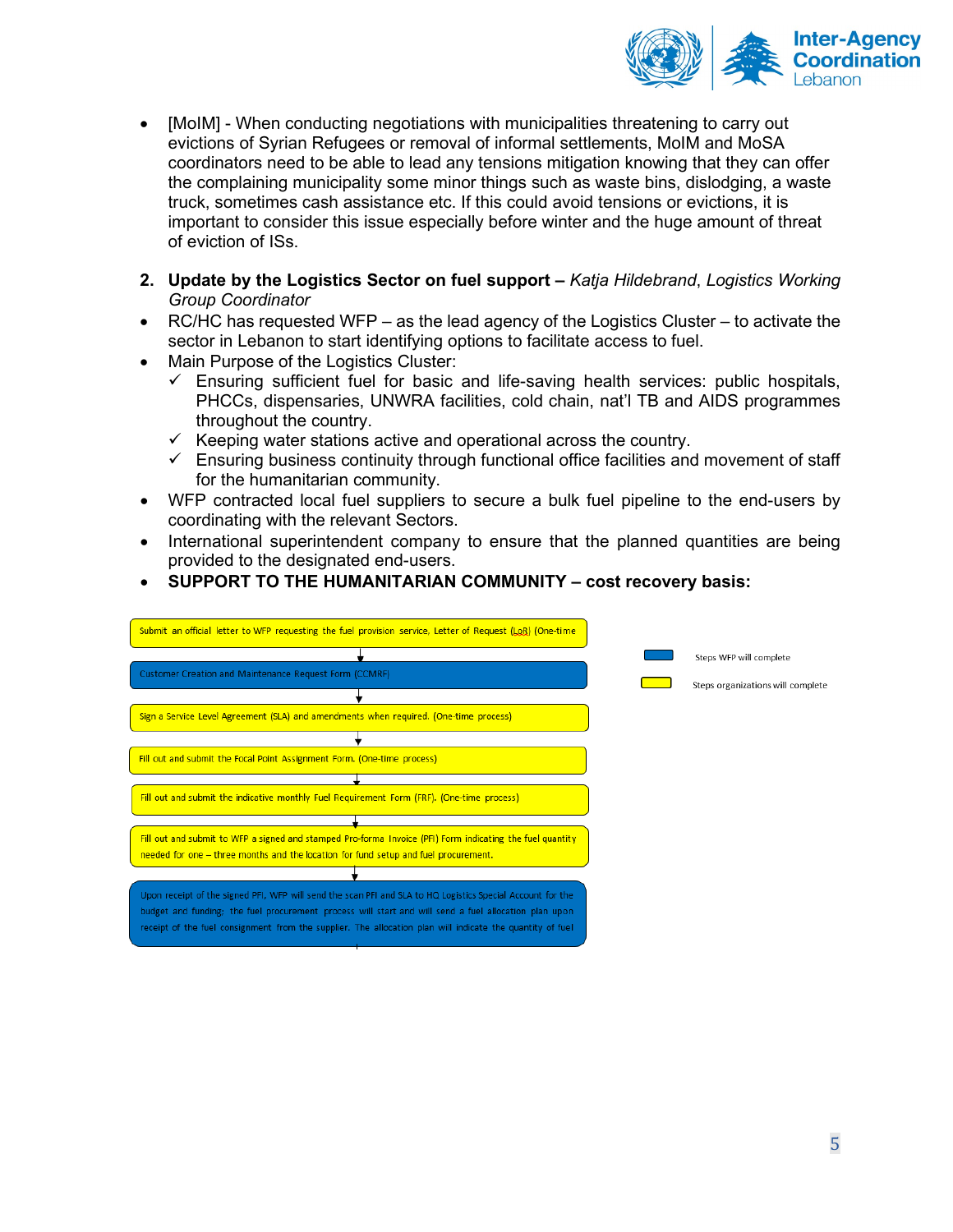



## *Questions and Answers:*

- Q: Is it planned to include PRCS hospitals and clinics in the emergency fuel plan through in-kind component. A final decision was expected from OCHA and the health sector.
- A: The following were recently included: private hospitals, health care center, UNRWA facilities, HIV program, and mass vaccination sites.
- Q: Could the plan be expanded to include office diesel and housing for health staff?
- A: This has not been discussed and not in the initial plan, asked for business continuity for colleagues to continue to come to the office.
- Q: Can petrol for vehicles be expanded to hospital staff and what are the criteria for inclusion, is it for NGO vehicles only?
- A: There are negotiations on the behalf of the humanitarian community about vehicles owned by the humanitarian community and not the staff directly
- Q: The official letter that should be submitted with the needs of diesel to get support. Is it free of charge?
- A: The flow chart, including the letter of request, is referring to diesel provision to humanitarian organizations, to keep the office generator running. The delivery to public hospitals is coordinated with Health Sector and MoPH.
- **3. Winterization - preparedness, planned interventions and lessons learned** *(Elina Silen,* Senior Inter-Agency Coordinator*)*
- **Seasonal hardship** greatly affects already economically vulnerable families: will be further exacerbated by the current fuel and economic crisis.
- In the upcoming winter, there are concerns regarding gaps in **municipals capacity** to prepare and respond
- **Winter Preparedness in place for 2022/2023 include:** 
	- $\circ$  Winter Cash Based Interventions for Syrian and Palestine refugees and Lebanese
	- $\circ$  Distribution of in-kind core relief items + food parcels
	- o Shelter weatherproofing through kit distribution [*in Informal Settlements only*]
	- o Relocation sites
	- $\circ$  Communication with communities
	- o Mapping tension risks and mitigation measures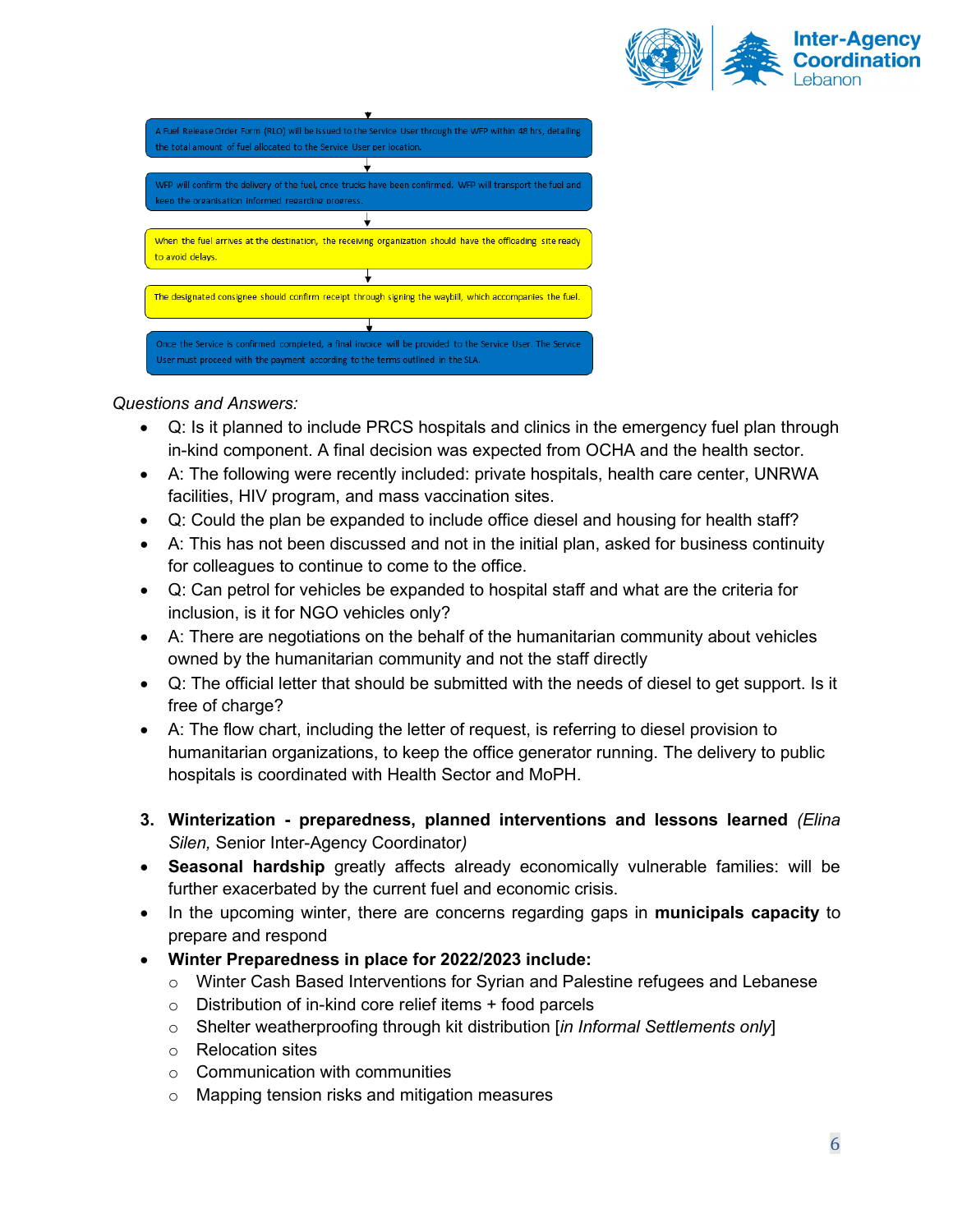

- $\circ$  Communication with authorities
- o Site improvements (addressing flood risk, access obstruction) [*in ISs only]*
- o Fuel to institutions (health centers & schools)
- Key challenge in terms of winter preparedness are delays in activities due to COVID-19 and lack of funding for certain activities. Specific concerns include lack of weatherproofing and the level of preparedness regarding addressing flood risks.
- Current Available Stocks can cover up to 50,000 people. Communication has been sent out to contingency stocks users with instructions on how to update the stocks
- **Challenges and Lessons Learned from 2020: Actions**
	- o Preparedness for swift emergency response
	- o Be precise in what we are asking in assessments
	- $\circ$  Ensure targeted prevention by identifying the specific locations that are most impacted by extreme weather
	- o Improve inclusiveness of coordination with NNGOs: utilize IA service mapping to identify partner
	- o Protection mainstreaming in the response
- **Five key risks were identified with a high degree of impact & probability and in need of conflict sensitivity considerations:**
	- o *Increased inter/intra-communal tensions due to perception aid bias*
	- o *Lack of coordination between LCRP and non LCRP partners (local charities, foundations, etc.) resulting in duplicated targeting.*
	- o *The distribution of fuel (if considered) resulting in communal reactions both against frontline staff as well as those benefiting from the assistance.*
	- o *Accountability concerns against local authorities.*
	- o *Decreased operational space.*

### • **Regional Updates:**

*Beqaa*

- $\circ$  Workshops are conducted each year in September with the objective of reflecting on the SOPs for Beqaa region. **This can be considered as a best practice.**
- $\circ$  Five themes were chosen for the winter response workshop: COVID-19 measures, relocation sites, prevention and mitigation measures, communication with community and social tensions.

### *BML*

- $\circ$  Tensions between host and refugees are still at same level and main reason is job competition. Some municipalities have concerns in terms of security as they believe that some shelter kits being provided may reach people who have committed crimes and can use these kits to hide from authorities. In general, requests for support from municipalities is increasing – some municipalities will withhold assistance until additional support is provided.
- **4. Update on the In-focus Mental Health** *(Simona Perri*, Inter-Agency Gender Specialist) The In-focus on Mental Health is being developed through collecting data, evidence, projects, and best practices that are supported under the LCRP framework to address mental health psychosocial needs. An advanced analysis has been developed. The Inter-Sector is calling on all partners to share inputs in terms of assessments, data, best practices, and recommendations. The document will be structured in a way where it